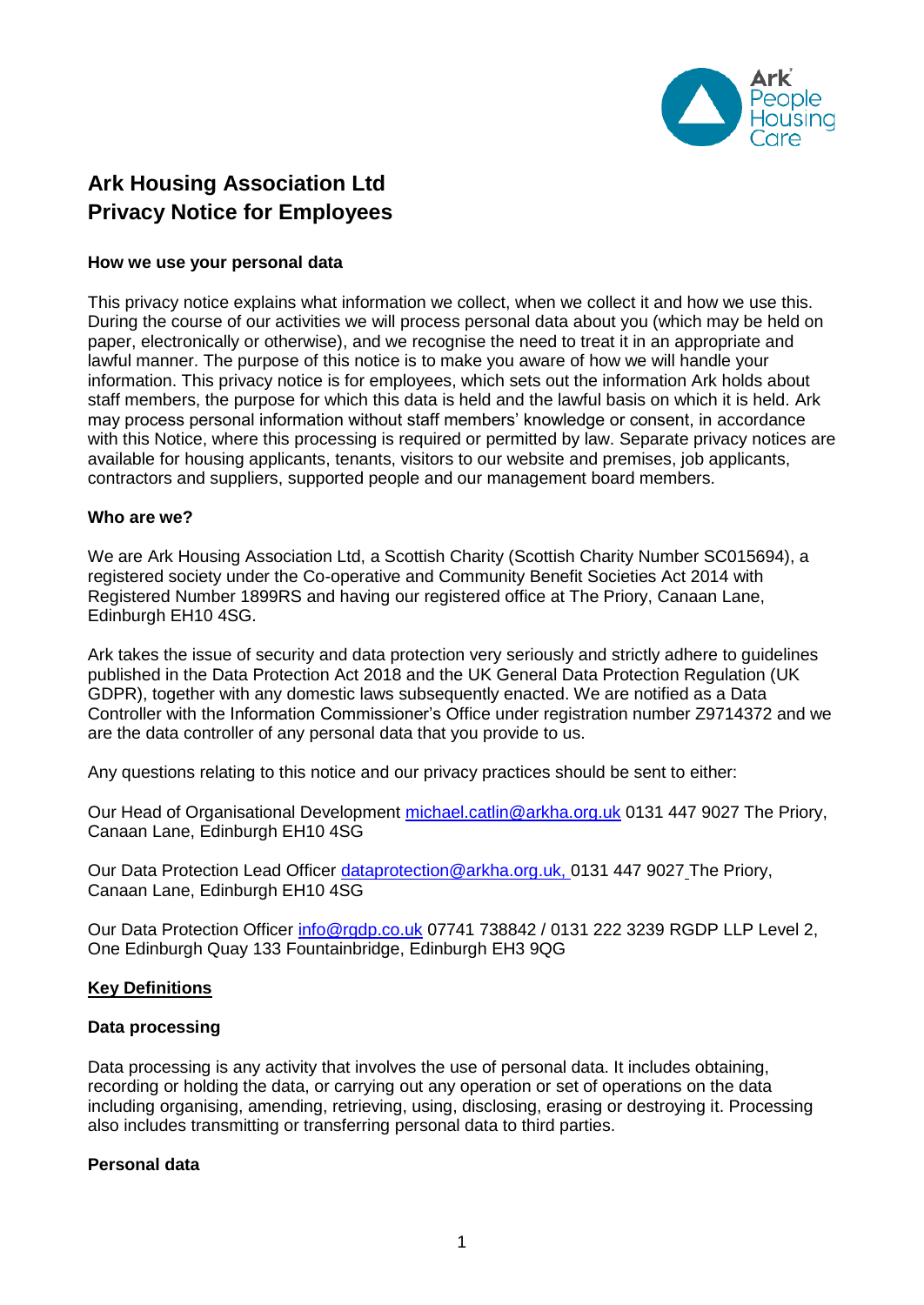Personal data is any information identifying a data subject (a living person to whom the data relates). It includes information relating to a data subject that can be identified (directly or indirectly) from that data alone or in combination with other identifiers Ark possesses or can reasonably access. Personal data can be factual (for example, a name, email address, location or date of birth) or an opinion about that person's actions or behaviour.

# **Sensitive personal data**

Sensitive personal data is a special category of information which relates to a data subject's racial or ethnic origin, political opinions, religious or similar beliefs, trade union membership, physical or mental health conditions, sexual life, sexual orientation, biometric or genetic data. It also includes personal data relating to criminal offences and convictions.

# **How we collect information from you and what information we collect**

The information we collect from you or from third parties may include:

- Name
- Date of Birth
- Address (over previous 10 years for purposes of disclosure referral)
- Employee Number
- Work location/ team
- Telephone Number
- E-mail address
- Bank details
- NI number
- Pension Number
- Salary information including payment of statutory sick pay and maternity, paternity, parental leave pay
- Relevant identification such as passport or driving licence
- Personal characteristics such as gender, trade union membership, health requirements, disability, religion, sexual orientation and ethnic group
- Criminal convictions
- Employment history
- Qualifications
- Nationality, and information in relation to restrictions to working in the UK
- Signature
- Absence information, and associated relevant health information
- Training records
- PVG Number
- Details of professional registrations such as SSSC registration and
- Emergency contact details.
- When your images and audio are captured on our CCTV systems

# **Fair Processing of Data**

## **Data Protection principles**

In processing staff members' data the following principles will be adhered to. Personal data will be:

- Used lawfully, fairly and in a transparent way;
- Collected only for valid purposes that are clearly explained and not used in any way that is incompatible with those purposes;
- Relevant to specific purposes and limited only to those purposes;
- Accurate and kept up to date;
- Kept only as long as necessary for the specified purposes; and
- Kept securely.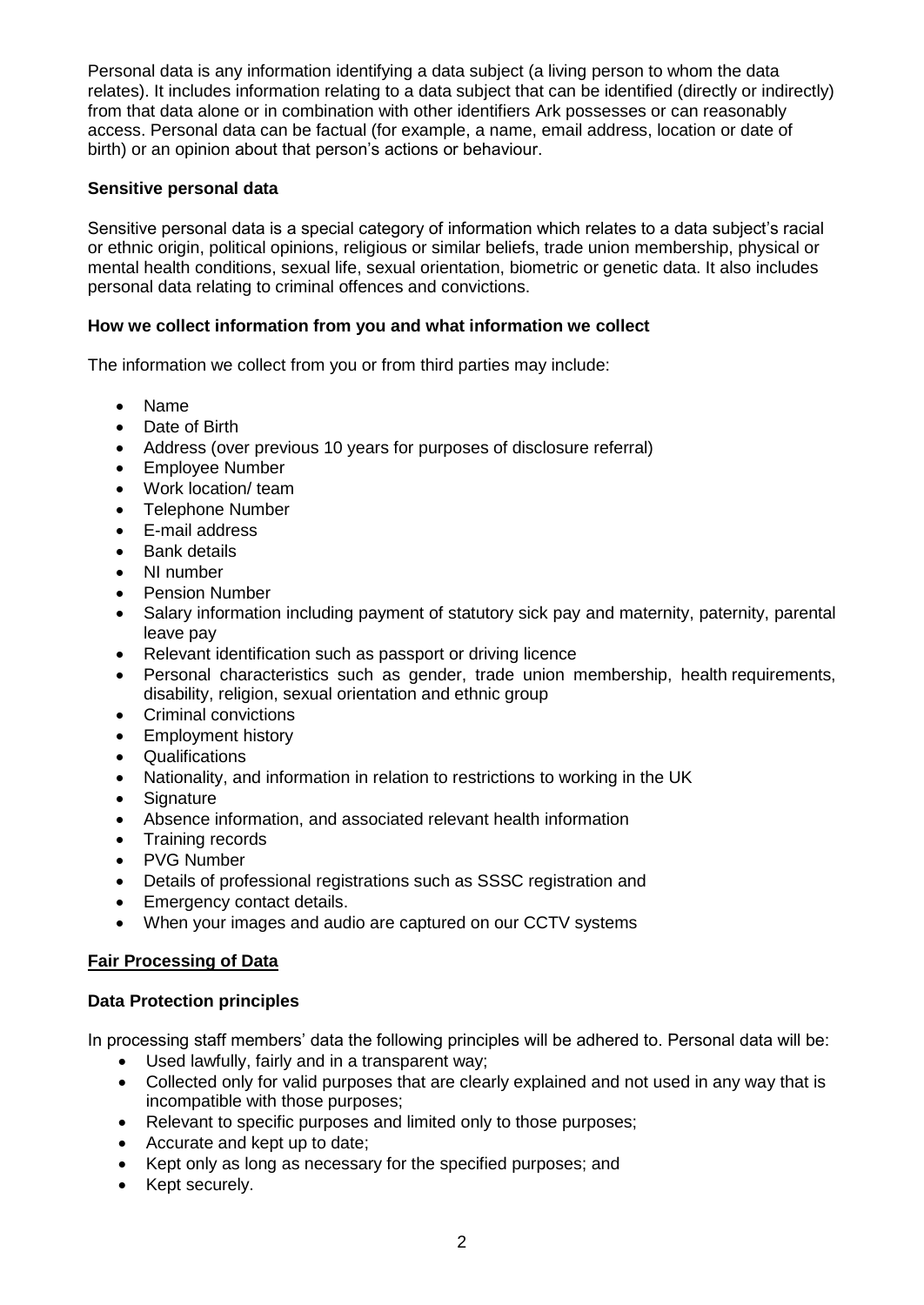# **Lawful processing of personal data**

Personal information will only be processed when there is a lawful basis for doing so. Most commonly, Ark will use personal information in the following circumstances:

- when it is needed to perform staff members' contracts of employment;
- when it is needed to comply with a legal obligation; or
- when it is necessary for Ark's legitimate interests (or those of a third party) and staff members' interests and fundamental rights do not override those interests.

We will use your information for:

- Administration of contracts of employment
- Payment of salaries
- Recruitment and selection
- Pensions and associated benefits
- Appraisal, training and development
- Membership of professional bodies
- The administration of formal processes such as grievance or disciplinary, and relevant business processes such as maintaining business continuity contacts lists
- Ensuring that we comply with relevant legal obligations, such as when we require to request a reference in relation to a prospective employee, or make a referral to a regulator such as the SSSC; and
- Ensuring that we comply with best practice guidance, and insurers' requirements, in relation to retention of records, in accordance with Ark's legitimate interests

Ark may also use personal information in the following situations, which are likely to be rare:

- when it is necessary to protect staff members' interests (or someone else's interests); or
- when it is necessary in the public interest [or for official purposes.

The lawful bases we may further rely on include:

- **Consent:** where you have given us clear consent for us to process your personal information for a specific purpose. This will only apply in limited circumstances where we have clearly asked for your consent;
- **Contract:** where our use of your personal information is necessary for a contract we have with you, or because you have asked us to take specific steps before entering into a contract. This includes where you apply for housing and in order to enter into and perform your tenancy agreement;
- **Legal obligation:** where our use of your personal information is necessary for us to comply with the law. This includes our regulatory obligations, such as those imposed on us by the Scottish Housing Regulator;
- **Vital interests:** where our use of your personal information is necessary to protect you or someone else's life;
- **Public task:** where our use of your personal information is necessary for us to perform a task in the public interest or for our official functions and the task or function has a clear basis in law. This may apply to our public functions as a registered social landlord; and
- **Legitimate interests:** where our use of your personal information is necessary for our legitimate interests or the legitimate interests of a third party (unless there is a good reason to protect your personal information which overrides our legitimate interests).

## **Lawful processing of sensitive personal data**

Some of the personal data that we process in relation to you is called 'special category personal data'. This type of data is more sensitive and therefore needs more protection including an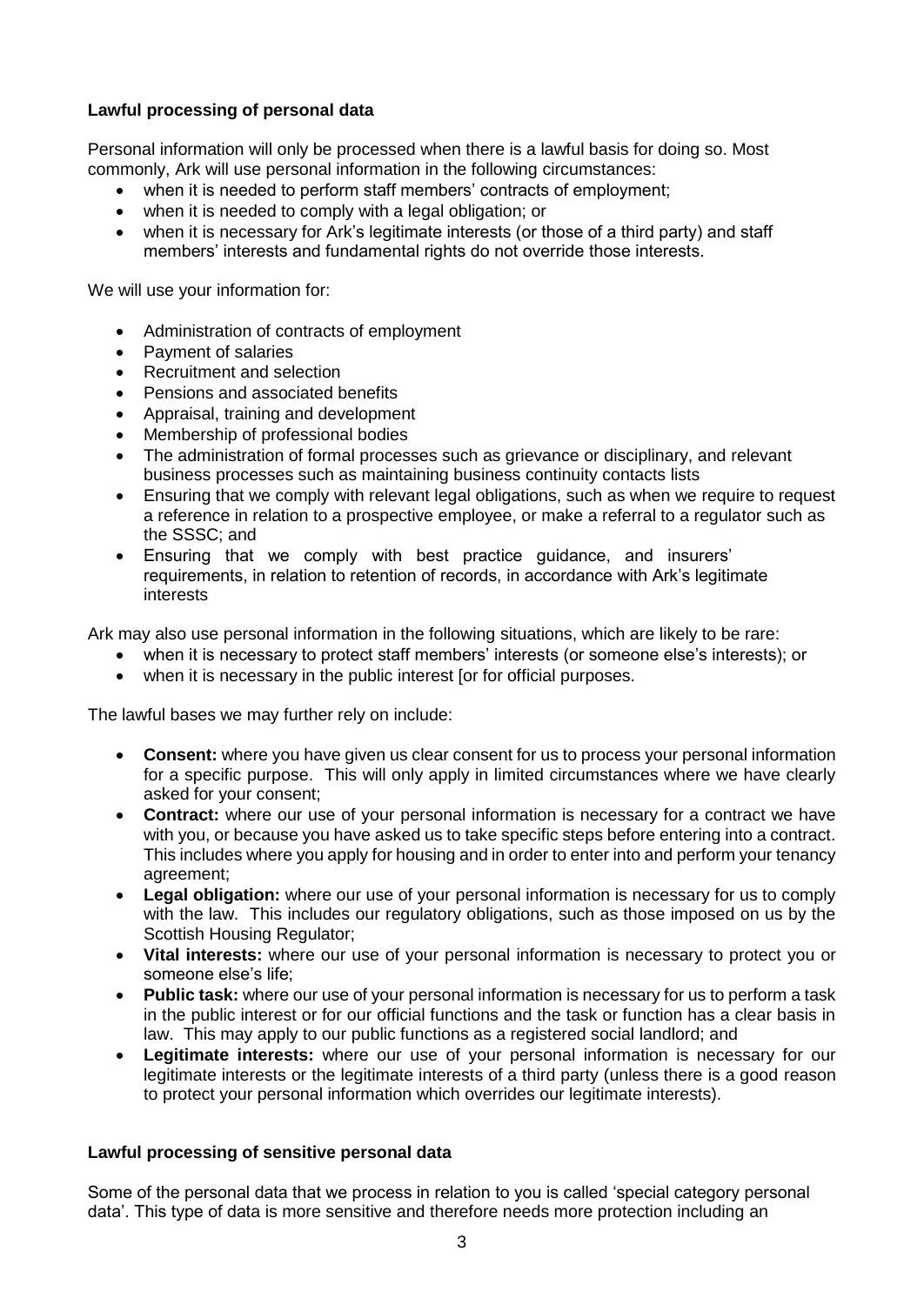additional legal basis. We process special category data, as relevant, in relation to gender, health and ethnic origin. We process this data so that we can carry out the obligations and exercise specific rights of the controller in the field of employment in so far as it is authorised by domestic law

We may also process special categories of personal information in the following circumstances:

- In limited circumstances, with explicit written consent;
- in order to meet legal obligations;
- when it is needed in the public interest, such as for equal opportunities monitoring [ or
- when it is needed to assess working capacity on health grounds, subject to appropriate confidentiality safeguards.

Less commonly, Ark may process this type of information where it is needed in relation to legal claims or where it is needed to protect a staff member's interests (or someone else's interests) and the staff member is not capable of giving consent, or where a staff member has already made the information public. Ark may use particularly sensitive personal information in the following ways:

- information relating to leaves of absence, which may include sickness absence or family related leaves, may be used to comply with employment and other laws;
- information about staff members' physical or mental health, or disability status, may be used to ensure health and safety in the workplace and to assess fitness to work, to provide appropriate workplace adjustments, to monitor and manage sickness absence and to administer benefits;
- information about race or national or ethnic origin, religious, philosophical or moral beliefs, or sexual life or sexual orientation, may be used to ensure meaningful equal opportunity monitoring and reporting; and
- information about trade union membership may be used to pay trade union premiums, register the status of a protected staff member and to comply with employment law obligations.

## **Lawful processing of information about criminal convictions**

Ark envisages that it will hold information about criminal convictions. Ark will only use this information where it has a legal basis for processing the information. This will usually be where such processing is necessary to carry out Ark's obligations. Less commonly, Ark may use information relating to criminal convictions where it is necessary in relation to legal claims, where it is necessary to protect a staff member's interests (or someone else's interests) and the staff member is not capable of giving consent, or where the staff member has already made the information public.

Ark will only collect information about criminal convictions if it is appropriate given the nature of the role and where it is legally able to do so. Where appropriate, Ark will collect information about criminal convictions as part of the recruitment process or may require staff members to disclose information about criminal convictions during the course of employment.

## **Consent to data processing**

Ark does not require consent from staff members to process most types of staff member data. In addition, Ark will not usually need consent to use special categories of personal information in order to carry out legal obligations or exercise specific rights in the field of employment law. If a staff member fails to provide certain information when requested, Ark may not be able to perform the contract entered into with the staff member (such as paying the staff member or providing a benefit). Ark may also be prevented from complying with legal obligations (such as to ensure the health and safety of staff members).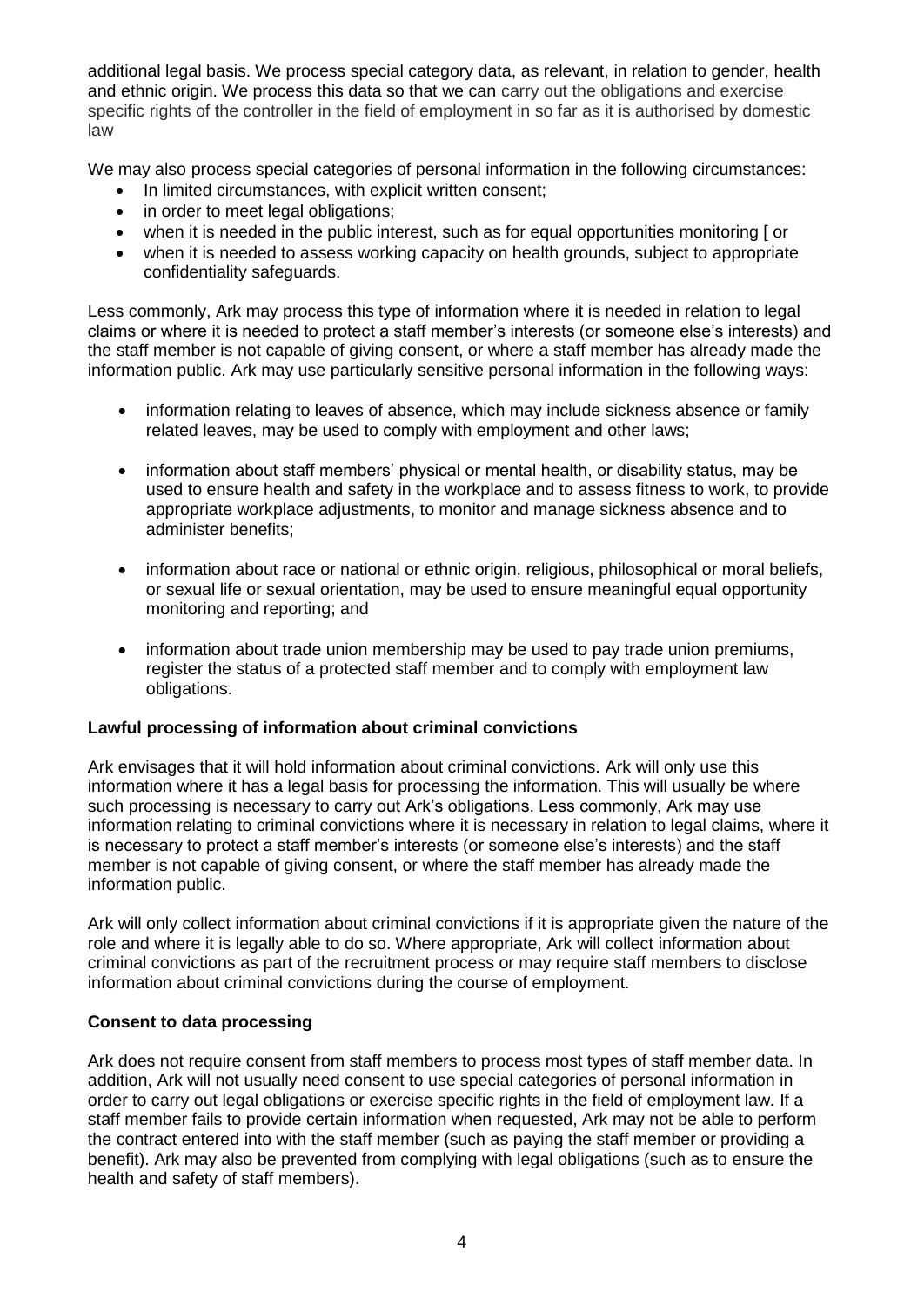In limited circumstances, for example, if a medical report is sought for the purposes of managing sickness absence, staff members may be asked for written consent to process sensitive data. In those circumstances, staff members will be provided with full details of the information that sought and the reason it is needed, so that staff members can carefully consider whether to consent. It is not a condition of staff members' contracts that staff members agree to any request for consent.

Where staff members have provided consent to the collection, processing and transfer of personal information for a specific purpose, they have the right to withdraw consent for that specific processing at any time. Once Ark has received notification of withdrawal of consent it will no longer process information for the purpose or purposes originally agreed to, unless it has another legitimate basis for doing so in law.

# **Automated decision making**

Automated decision-making takes place when an electronic system uses personal information to make a decision without human intervention.

Ark may use automated decision-making in the following circumstances:

- Where staff members have been notified and given 21 days to request a reconsideration.
- Where it is necessary to perform a contract and appropriate measures are in place to safeguard staff members' rights.
- In limited circumstances, with staff members' explicit written consent and where appropriate measures are in place to safeguard staff member rights.

If Ark makes an automated decision on the basis of any particularly sensitive personal information, staff members will be asked for explicit written consent unless processing is justified in the public interest. Ark will put in place appropriate measures to safeguard staff member rights. Staff members will not be subject to decisions that will have a significant impact based solely on automated decision-making, unless Ark has a lawful basis for doing so and has given staff members prior notification.

# **Sharing of Your Information**

The information you provide to us will be treated by us as confidential and will be processed only by our employees within the UK, subject to the comments in the 'Transfers outside the UK' section below. We may disclose your information to other third parties if we are required to by law or if they who act for us for the purposes set out in this notice or for other purposes approved by you, including the following:

- To support your recruitment with Ark, when we require to request a reference in relation to you, or with subsequent employers, when they ask us to provide a reference
- To process your regular salary payments
- To allow your pension provider to process pensions information and handle your pension
- To comply with the legal expectations of our regulators, such as the Care Inspectorate, Scottish Housing Regulator, SSSC, and Disclosure Scotland, as well as with the work of our auditors
- To manage your training and qualification records, where there is involvement by external funders, training providers, verifiers or accrediting agencies
- To deal with any issues which are raised in terms of our disciplinary or grievance policies, and also where these need to be reported to regulators, shared with ACAS, or shared with relevant legal or union representatives
- To provide an archive service for relevant former employee records; and
- If we enter into a joint venture with or are sold to or merged with another business entity, your information may be disclosed to our new business partners or owners.

Unless required to do so by law, we will not otherwise share, sell or distribute any of the information you provide to us without your consent.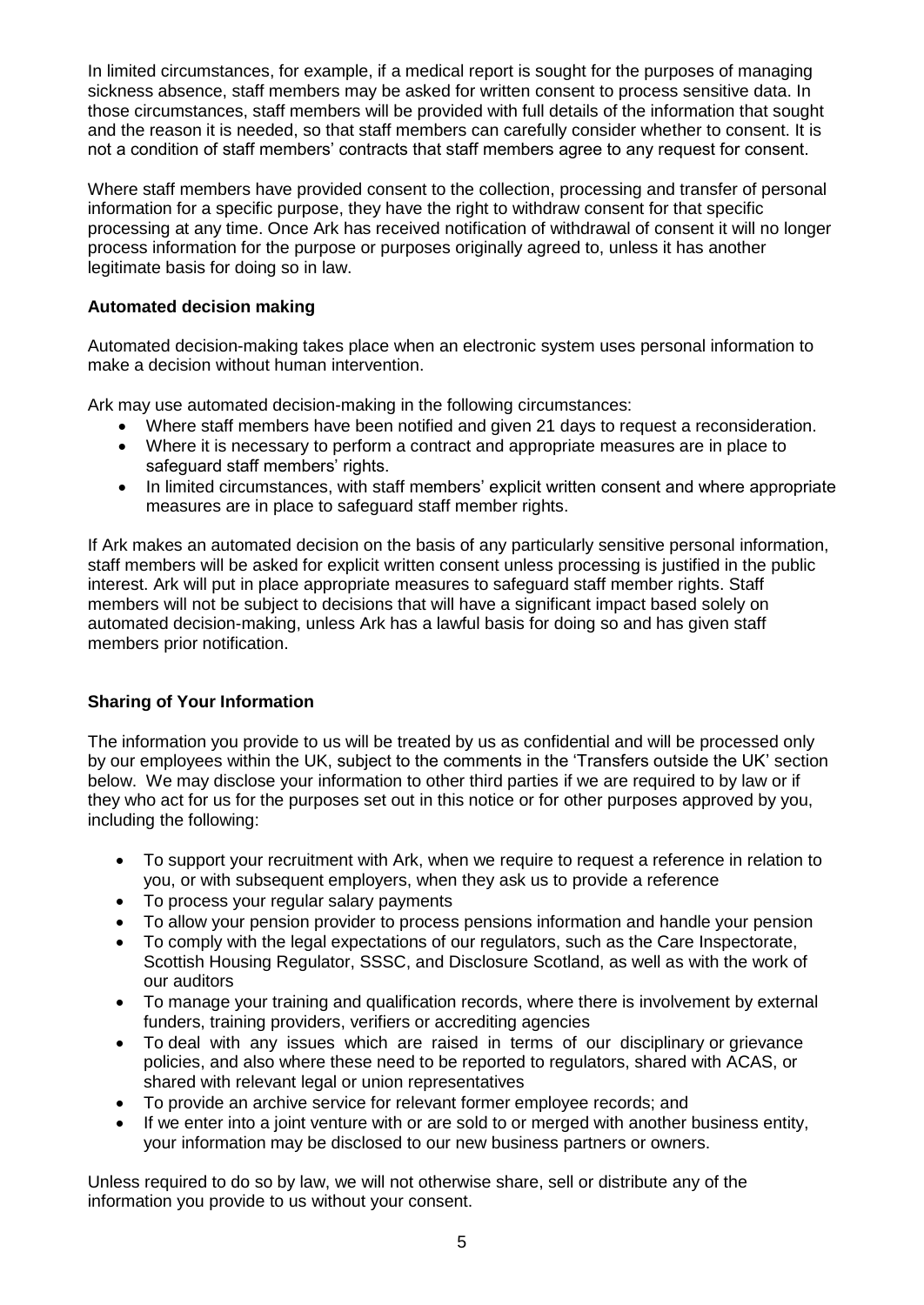# **Transfers outside the UK**

When required, e.g., if we need to contact you or your representative outside the UK, we may transfer your information as follows:

- To EU/EEA countries or other countries which have an adequacy agreement with the UK.
- To countries outside the EU/EEA where there is no adequacy agreement. In these instances we will ensure that appropriate safeguards are in place and that personal information is treated by those third parties in a way that is consistent with and which respects the EU and UK laws on data protection: Further information about these protective measures can be requested from the contacts shown on page 1.

# **Security**

When you give us information we take steps to make sure that your personal data is kept secure and safe. We will only store relevant information in accordance with our Data Protection policy and associated policies, copies of which are available on request.

# **How long we will keep your information**

We review our data retention periods regularly and will only hold your personal data for as long as is necessary for the relevant activity, as required by law or as set out in any relevant contract we have with you. Our Retention procedure and schedule is available from our office on request.

# **Your Rights**

Under certain circumstances, staff members have the right at any time to:

- Request access to personal information (commonly known as a "data subject access request")
- To change incorrect or incomplete data
- Request erasure of personal information
- To object to processing of personal information where Ark is relying on a legitimate interest (or those of a third party) to lawfully process it
- Request the restriction of processing of personal information.
- Request the transfer of personal information to another party.

If you would like to exercise any of your rights, have any questions or would like to complain about the way that we process your personal data, please contact the Data Protection Lead at:

Ark Housing Association Ltd The Priory Canaan Lane **Edinburgh** EH10 4SG

Telephone: 0131 447 9027 Email: [dataprotection@arkha.org.uk](mailto:dataprotection@arkha.org.uk)

Any requests received by us will be considered under applicable data protection legislation. Please note that, depending on the nature of the request, Ark may have good grounds for refusing to comply. If that is the case, the staff member will be given an explanation by Ark.

## **Data subject access requests**

Staff members will not normally have to pay a fee to access personal information (or to exercise any of the other rights). However, Ark may charge a reasonable fee if the request for access is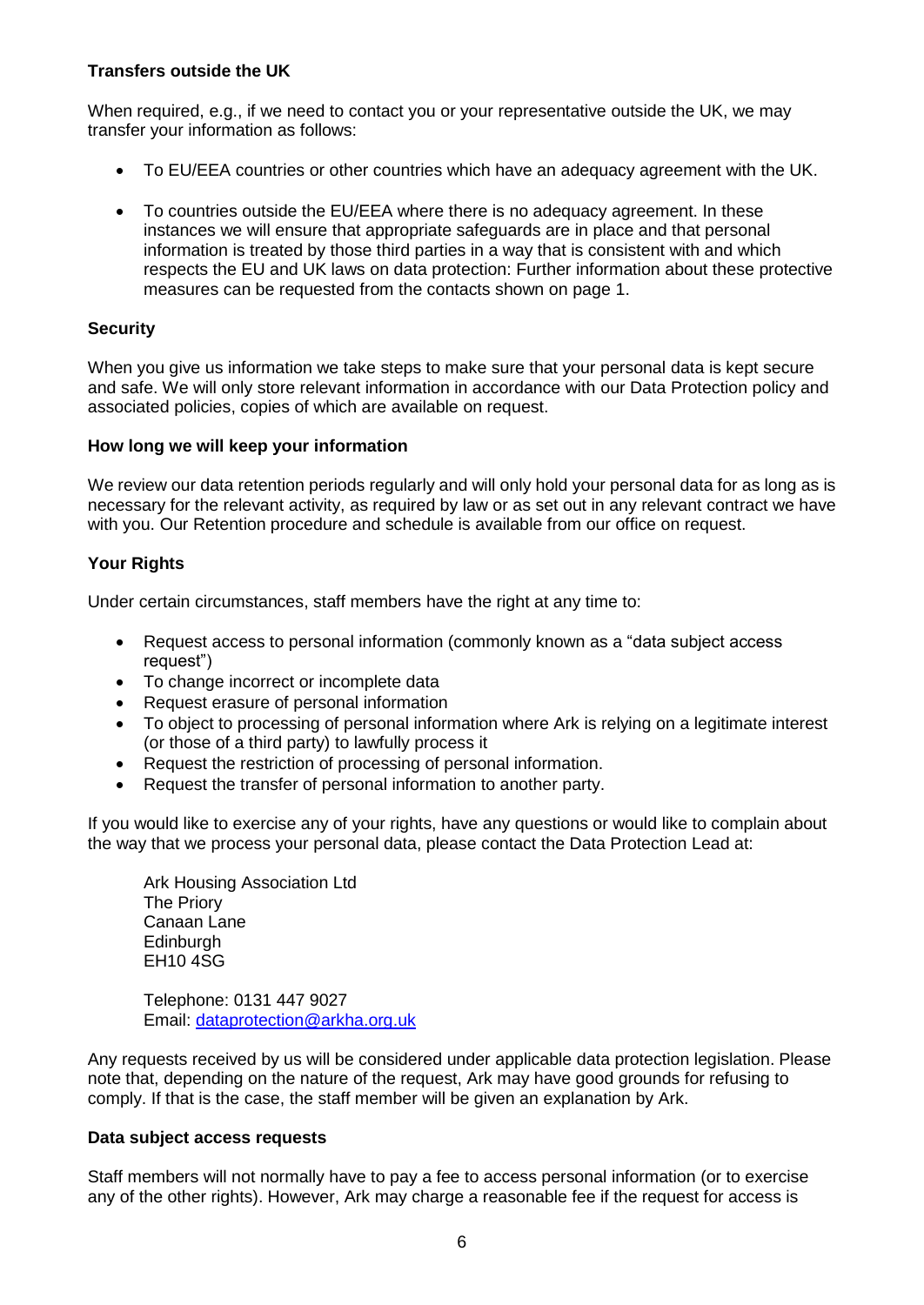clearly unfounded or excessive. Alternatively, Ark may refuse to comply with the request in such circumstances.

Ark may need to request specific information from the staff member to help confirm their identity and ensure the right to access the information (or to exercise any of the other rights). This is another appropriate security measure to ensure that personal information is not disclosed to any person who has no right to receive it.

# **COMPLIANCE WITH THIS POLICY**

# **Ark's responsibility for compliance**

Ark has appointed a Data Protection Lead who is tasked with overseeing compliance with this policy. If staff members have any questions about this policy or how Ark handles personal information, they should contact the Data Protection Lead. Staff members have the right to make a complaint at any time in relation to our use of your information to the Information Commissioner's Office (ICO).

The Information Commissioner's Office's contact details are below:

Information Commissioner's Office Wycliffe House Water Lane Wilmslow **Cheshire** SK9 5AF

#### [www.ico.org.uk](http://www.ico.org.uk/)

The accuracy of your information is important to us - please help us keep our records updated by informing us of any changes to your email address and other contact details.

## **Data security breaches**

Ark has put in place procedures to deal with any data security breach and will notify staff members and any applicable regulator of a suspected breach where legally required to do so. Details of these measures are available upon request.

In certain circumstances, Ark will be required to notify regulators of a data security breach within 72 hours of the breach. Therefore, if a staff member becomes aware of a data security breach it is imperative that they report it to Data Protection Lead Officer immediately.

## **Privacy by design**

Ark will have regard to the principles of this policy and relevant legislation when designing or implementing new systems or processes (known as "privacy by design").

## **Staff members' responsibility for compliance**

All staff members, particularly those tasked with regularly handling personal data of colleagues or third parties, have responsibility for ensuring that processing meets the standards set out in this policy. Staff members should observe, as a minimum, the following rules:

- Staff members must observe to the letter any instruction or guidelines issued by Ark in relation to data protection.
- Staff members should not disclose personal data about Ark, colleague or third parties unless that disclosure is fair and lawful, in line with this policy;